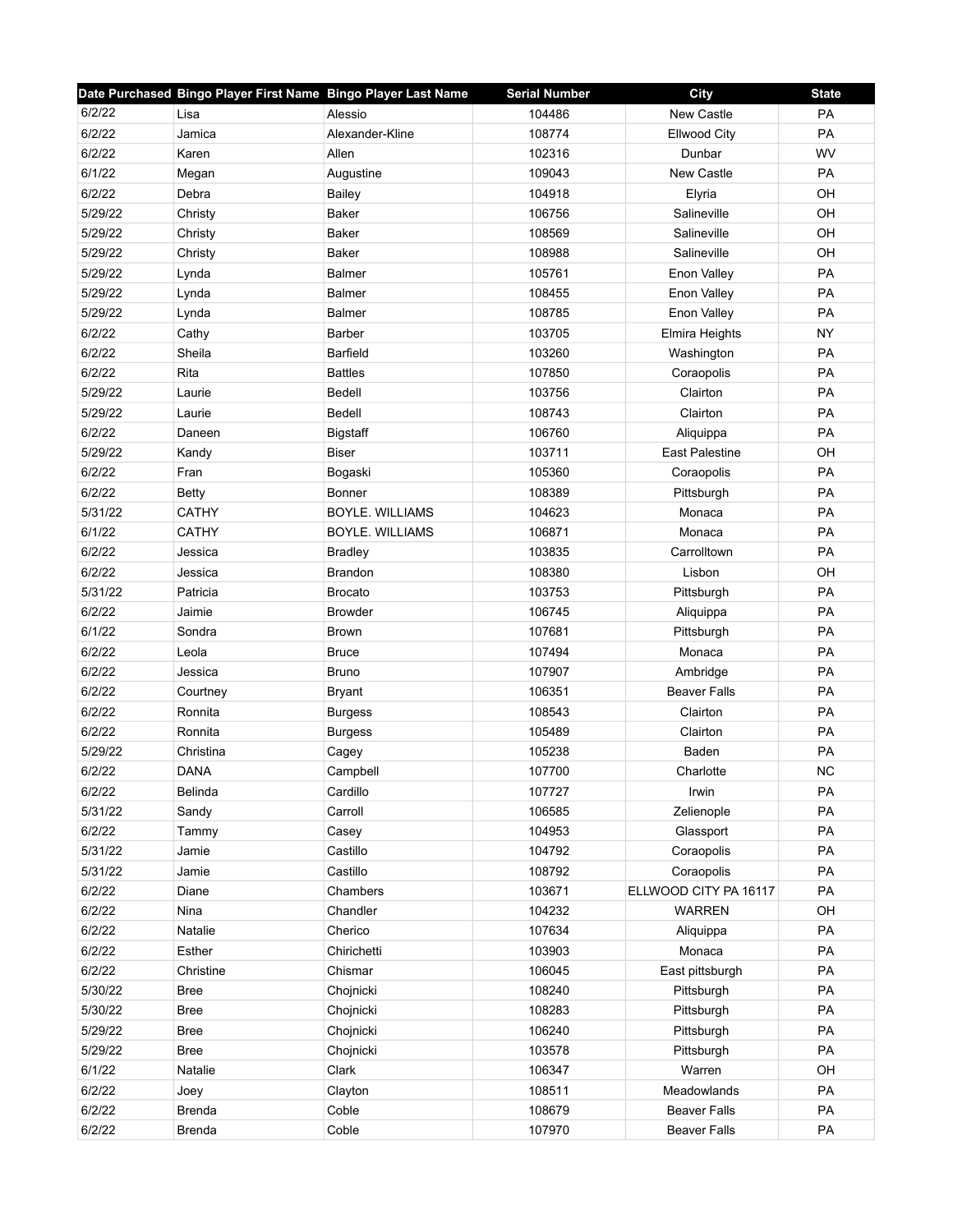|         | Date Purchased Bingo Player First Name Bingo Player Last Name |                | <b>Serial Number</b> | <b>City</b>     | <b>State</b> |
|---------|---------------------------------------------------------------|----------------|----------------------|-----------------|--------------|
| 5/29/22 | patience                                                      | colwell        | 106409               | pgh             | PA           |
| 6/2/22  | James                                                         | Colwell        | 107426               | Pittsburgh      | PA           |
| 6/2/22  | Marilyn                                                       | Coney          | 107862               | Youngstown      | OH           |
| 6/2/22  | Kendria                                                       | Conney         | 107671               | Hayes           | VA           |
| 6/2/22  | Carrie                                                        | Cory           | 104368               | <b>FYFFE</b>    | <b>AL</b>    |
| 6/2/22  | Carrie                                                        | Cory           | 103941               | <b>FYFFE</b>    | AL           |
| 6/2/22  | Carrie                                                        | Cory           | 107450               | <b>FYFFE</b>    | AL           |
| 6/2/22  | Carrie                                                        | Cory           | 107529               | <b>FYFFE</b>    | <b>AL</b>    |
| 6/1/22  | Monica                                                        | Cox            | 109095               | Pittsburgh      | PA           |
| 5/29/22 | Jill                                                          | Craft          | 107593               | San Antonio     | <b>TX</b>    |
| 5/29/22 | Jill                                                          | Craft          | 108027               | San Antonio     | <b>TX</b>    |
| 6/1/22  | Denise                                                        | Cribbs         | 108032               | Beaver          | PA           |
| 5/29/22 | JEAN                                                          | <b>CURRAN</b>  | 108552               | Canonsburg      | PA           |
| 5/29/22 | <b>JEAN</b>                                                   | <b>CURRAN</b>  | 102998               | Canonsburg      | PA           |
| 6/2/22  | <b>JEAN</b>                                                   | <b>CURRAN</b>  | 106678               | Canonsburg      | PA           |
| 6/2/22  | <b>JEAN</b>                                                   | <b>CURRAN</b>  | 108953               | Canonsburg      | PA           |
| 5/31/22 | Nina                                                          | Darkins        | 108212               | Pittsburgh      | PA           |
| 6/2/22  | Ragina                                                        | Davis          | 102178               | Midland?        | PA           |
| 6/2/22  | Ragina                                                        | Davis          | 108473               | Midland?        | <b>PA</b>    |
| 5/29/22 | Darlene                                                       | Davis          | 106244               | Monaca          | PA           |
| 6/1/22  | Darlene                                                       | Davis          | 104859               | Monaca          | PA           |
| 5/29/22 | Heather                                                       | Day            | 107070               | Saxonburg       | PA           |
| 6/1/22  | Susan                                                         | Day-McWilliams | 108247               | Columbiana      | OH           |
| 6/2/22  | Avery                                                         | Dean           | 104153               | Warrendale      | PA           |
| 6/1/22  | Vicky                                                         | DeBona         | 106663               | Ambridge        | PA           |
| 6/1/22  | Vicky                                                         | DeBona         | 104377               | Ambridge        | PA           |
| 6/2/22  | Janet                                                         | Dedominicis    | 108476               | Monaca          | PA           |
| 6/2/22  | Janet                                                         | Dedominicis    | 102072               | Monaca          | PA           |
| 6/2/22  | Jessica                                                       | DellaSalla     | 102952               | Midland         | PA           |
| 5/31/22 | Darlene                                                       | DeMario        | 108898               | Wadsworth       | OH           |
| 5/31/22 | Helene                                                        | Demel          | 109090               | Moon twp        | PA           |
| 5/31/22 | Helene                                                        | Demel          | 103114               | Moon twp        | PA           |
| 6/2/22  | Yvonne                                                        | Dodrill        | 108510               | Coraopolis      | PA           |
| 5/29/22 | Bonnie                                                        | Dorchnic       | 107583               | Aliquippa       | PA           |
| 6/2/22  | Traci                                                         | Dreyer         | 106354               | Freedom         | PA           |
| 5/29/22 | Karen                                                         | Duffy          | 107945               | Beaver          | PA           |
| 6/2/22  | Tara                                                          | Durinsky       | 104614               | Monaca          | PA           |
| 6/2/22  | Terri                                                         | Dusch          | 104867               | Moon Township   | PA           |
| 5/29/22 | Evelyn                                                        | Edwards        | 102408               | Freedom         | PA           |
| 5/29/22 | Evelyn                                                        | Edwards        | 106589               | Freedom         | PA           |
| 6/2/22  | Michelle                                                      | Edwards        | 107805               | Freedom         | PA           |
| 6/2/22  | Michelle                                                      | Edwards        | 105961               | Freedom         | PA           |
| 6/1/22  | Jannine                                                       | Evans          | 104670               | <b>TORONTO</b>  | OH           |
| 6/1/22  | Mary                                                          | Farabaugh      | 104195               | Carrolltown     | PA           |
| 5/29/22 | Kathy                                                         | Farhan         | 108428               | Cortlandt manor | <b>NY</b>    |
| 5/29/22 | Kathy                                                         | Farhan         | 103912               | Cortlandt manor | <b>NY</b>    |
| 6/2/22  | Maria                                                         | Farhan         | 106119               | Cortlandt manor | <b>NY</b>    |
| 6/2/22  | Michelle                                                      | Fisher         | 107290               | Valencia        | PA           |
| 6/2/22  | Valerie                                                       | Flora          | 104183               | New Castle      | PA           |
| 5/29/22 | Rosalind                                                      | Floyd          | 104908               | Monessen        | PA           |
| 6/2/22  | Rosalind                                                      | Floyd          | 108750               | Monessen        | PA           |
| 6/2/22  | Rosetta                                                       | Fox            | 104426               | Andover         | OH           |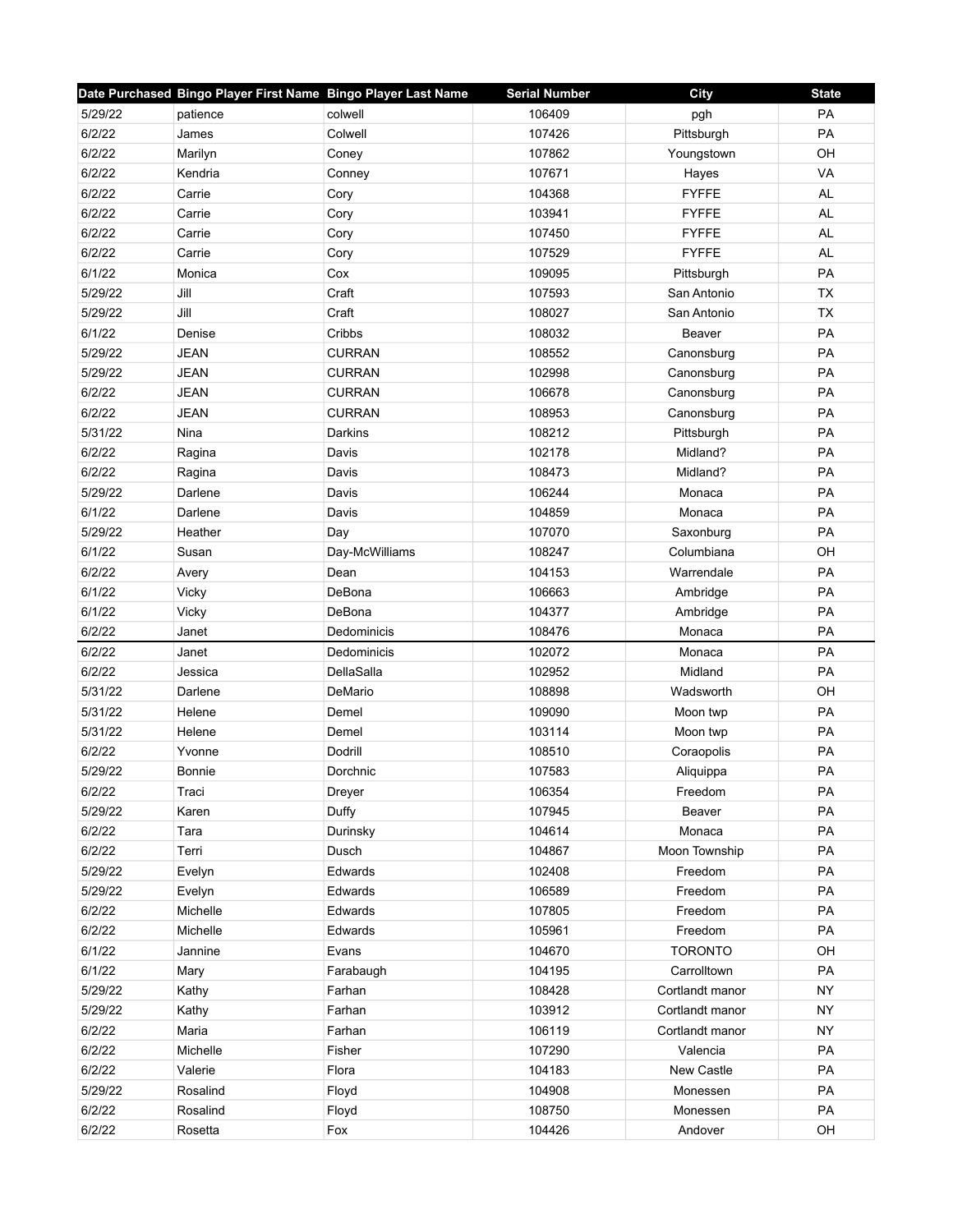|         | Date Purchased Bingo Player First Name Bingo Player Last Name |                 | <b>Serial Number</b> | <b>City</b>         | <b>State</b> |
|---------|---------------------------------------------------------------|-----------------|----------------------|---------------------|--------------|
| 6/2/22  | Renee                                                         | Freeman         | 107462               | Verona              | PA           |
| 6/2/22  | Renee                                                         | Freeman         | 105266               | Verona              | PA           |
| 6/2/22  | Renee                                                         | Freeman         | 104341               | Verona              | PA           |
| 6/2/22  | Mark                                                          | Freeman         | 107908               | Verona              | PA           |
| 6/2/22  | Mark                                                          | Freeman         | 106844               | Verona              | PA           |
| 6/2/22  | Marsha                                                        | Galanski        | 104408               | New Castle          | PA           |
| 5/29/22 | Toni                                                          | Gibson          | 103778               | Negley              | OH           |
| 6/2/22  | Renee                                                         | Goldinger       | 106017               | Rochester           | <b>PA</b>    |
| 6/2/22  | Fran                                                          | Goldston        | 104936               | Pittsburgh          | PA           |
| 6/2/22  | John                                                          | gordon          | 102962               | Vallejo             | CA           |
| 6/2/22  | Jennifer                                                      | Gostic          | 109022               | Canonsburg          | PA           |
| 6/2/22  | Jennifer                                                      | Gostic          | 108361               | Canonsburg          | PA           |
| 6/2/22  | Jennifer                                                      | Gostic          | 104025               | Canonsburg          | PA           |
| 6/2/22  | <b>Brian</b>                                                  | Gostic          | 105362               | Canonsburg          | PA           |
| 6/2/22  | Brian                                                         | Gostic          | 102104               | Canonsburg          | PA           |
| 6/2/22  | <b>Brian</b>                                                  | Gostic          | 104431               | Canonsburg          | PA           |
| 5/30/22 | Joyce                                                         | Gray            | 104714               | Dundalk             | <b>MD</b>    |
| 6/1/22  | Sarita                                                        | Gray            | 107431               | Toledo              | OH           |
| 6/1/22  | Mary lou                                                      | Greene          | 103238               | New Castle          | <b>PA</b>    |
| 5/29/22 | Alicia                                                        | <b>GROSS</b>    | 105858               | Etna                | PA           |
| 6/1/22  | Marisa                                                        | Hairston-Fisher | 104626               | Antioch             | <b>TN</b>    |
| 6/2/22  | Marisa                                                        | Hairston-Fisher | 106977               | Antioch             | <b>TN</b>    |
| 6/2/22  | Nina                                                          | Hargrove        | 107806               | Washington          | PA           |
| 6/2/22  | JoAnn                                                         | Harriett        | 103606               | Freedom             | PA           |
| 6/2/22  | JoAnn                                                         | Harriett        | 108125               | Freedom             | PA           |
| 6/1/22  | <b>KIMBERLY</b>                                               | <b>HARRIS</b>   | 107919               | Emsworth            | PA           |
| 6/2/22  | Kizzy                                                         | Hazlip          | 105257               | <b>PITTSBURGH</b>   | PA           |
| 6/2/22  | Kathy                                                         | Hernandez       | 107350               | Yorktown Heights    | <b>NY</b>    |
| 6/2/22  | Diana                                                         | Hernandez       | 104046               | Yonkers             | <b>NY</b>    |
| 6/2/22  | Constance                                                     | Herring         | 107034               | Pgh                 | <b>PA</b>    |
| 6/2/22  | Shawna                                                        | Highberger      | 103980               | Aliquippa           | PA           |
| 6/2/22  | Shawna                                                        | Highberger      | 104574               | Aliquippa           | PA           |
| 6/2/22  | Shawna                                                        | Highberger      | 106695               | Aliquippa           | PA           |
| 6/2/22  | Shawna                                                        | Highberger      | 104635               | Aliquippa           | PA           |
| 6/1/22  | Robin                                                         | Hite            | 103947               | Youngstown          | OH           |
| 6/2/22  | Alicia                                                        | Hostnik         | 105254               | East Palestine      | OH           |
| 6/2/22  | Apryl                                                         | Houston         | 105483               | Pgh                 | PA           |
| 6/2/22  | Danielle                                                      | Howell          | 107848               | Sun lakes           | <b>AZ</b>    |
| 6/2/22  | Kathy                                                         | Howieson        | 102789               | <b>NEW BRIGHTON</b> | PA           |
| 6/1/22  | Mickey                                                        | Ivosevic        | 106918               | Springdale          | PA           |
| 6/2/22  | Marva                                                         | Jackson         | 104150               | Gastonia            | <b>NC</b>    |
| 6/2/22  | Marva                                                         | Jackson         | 107794               | Gastonia            | <b>NC</b>    |
| 6/1/22  | Sharise                                                       | Jefferson       | 105132               | East Pittsburgh     | PA           |
| 6/1/22  | Sharise                                                       | Jefferson       | 103916               | East Pittsburgh     | PA           |
| 5/30/22 | Dwanda                                                        | Jemison         | 104984               | Dormont             | PA           |
| 5/30/22 | Rachelle                                                      | Jemison         | 107596               | Fayetteville        | NC           |
| 6/2/22  | Mittieann                                                     | Jenkins         | 106064               | Munhall             | PA           |
| 6/2/22  | Mittieann                                                     | Jenkins         | 108086               | Munhall             | PA           |
| 6/1/22  | Shirlene                                                      | Jethroe         | 108373               | Youngstown          | OH           |
| 6/2/22  | Shirlene                                                      | Jethroe         | 105550               | Youngstown          | OH           |
| 6/2/22  | Shirlene                                                      | Jethroe         | 104582               | Youngstown          | OH           |
| 6/2/22  | Theresa                                                       | Johnson         | 106996               | Pittsburgh          | PA           |
|         |                                                               |                 |                      |                     |              |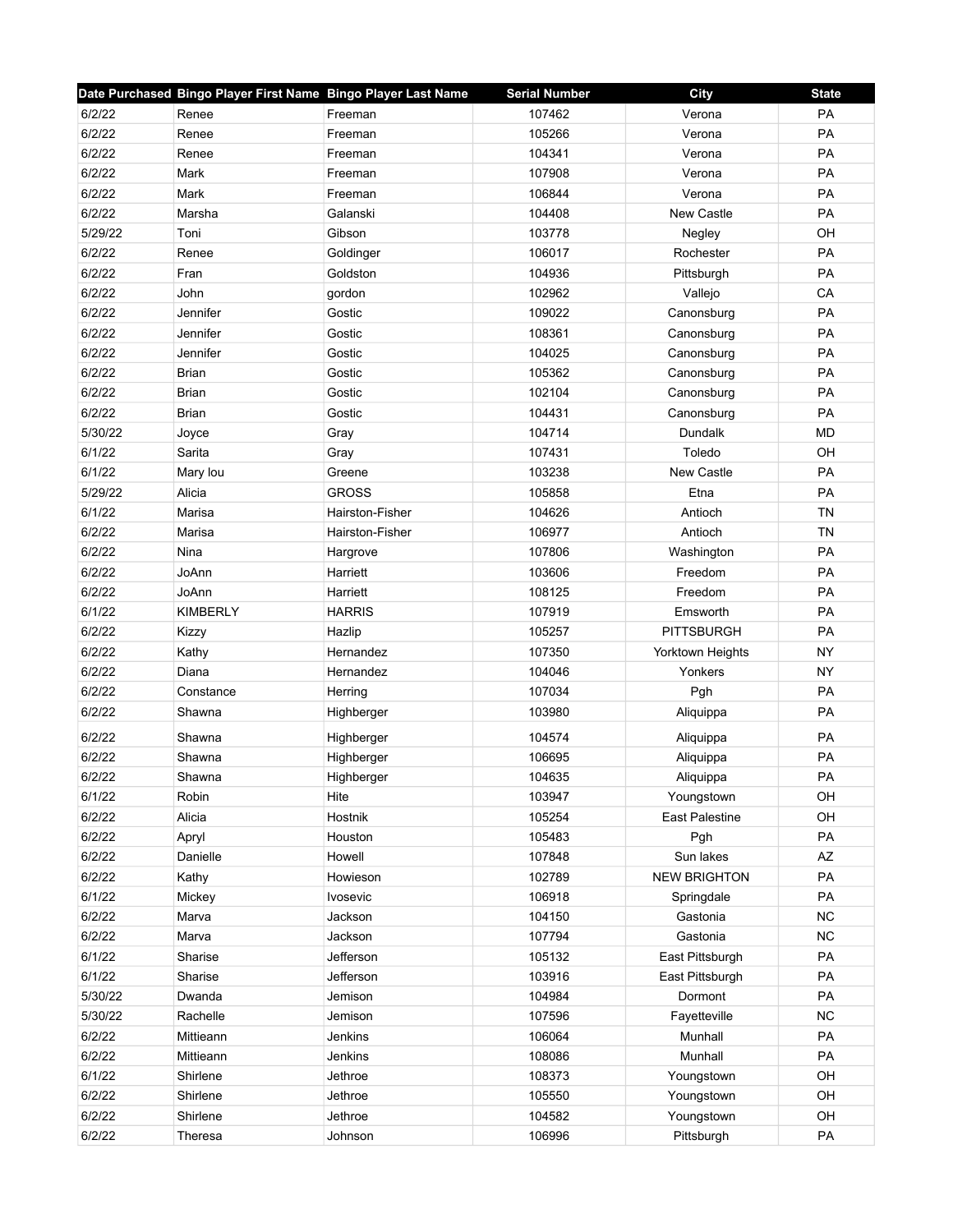|         | Date Purchased Bingo Player First Name Bingo Player Last Name |                    | <b>Serial Number</b> | City                | <b>State</b> |
|---------|---------------------------------------------------------------|--------------------|----------------------|---------------------|--------------|
| 6/2/22  | Theresa                                                       | Johnson            | 105778               | Pittsburgh          | PA           |
| 5/31/22 | Earl                                                          | Johnson            | 102964               | Pittsburgh          | PA           |
| 5/31/22 | Karen                                                         | Johnson            | 106817               | New Castle          | PA           |
| 6/1/22  | Princess                                                      | Johnson            | 104166               | Clermont            | FL           |
| 6/1/22  | Leann                                                         | Johnson            | 104473               | New Kensington      | PA           |
| 6/2/22  | Lettice                                                       | Johnson            | 102633               | <b>New Castle</b>   | PA           |
| 5/29/22 | tracy                                                         | Kalsky             | 103617               | mt vernon           | <b>NY</b>    |
| 5/29/22 | tracy                                                         | Kalsky             | 108764               | mt vernon           | <b>NY</b>    |
| 6/2/22  | <b>ROSELY</b>                                                 | <b>KEEFER</b>      | 108637               | finleyville         | PA           |
| 6/2/22  | Cheryl                                                        | Keefer             | 103945               | <b>Belle Vernon</b> | PA           |
| 6/2/22  | Cheryl                                                        | Keefer             | 102612               | <b>Belle Vernon</b> | PA           |
| 6/2/22  | Cynthia                                                       | Keefer             | 103845               | Pittsburgh          | PA           |
| 6/1/22  | Jodi                                                          | Keifner            | 107055               | Corapolis           | PA           |
| 6/1/22  | Louise                                                        | Kenney             | 102428               | Pittsburgh          | PA           |
| 6/1/22  | Louise                                                        | Kenney             | 108079               | Pittsburgh          | PA           |
| 6/2/22  | Ivy                                                           | Kimbrough          | 103748               | New Brighton        | PA           |
| 6/2/22  | Ivy                                                           | Kimbrough          | 107073               | New Brighton        | PA           |
| 6/1/22  | Leslie                                                        | Koratich           | 103608               | Beaver              | PA           |
| 6/1/22  | Leslie                                                        | Koratich           | 107152               | Beaver              | <b>PA</b>    |
| 6/2/22  | Kelly                                                         | Kortes             | 109050               | girard              | OH           |
| 5/29/22 | Wendy                                                         | Kryder             | 104327               | New Brighton        | PA           |
| 5/29/22 | Wendy                                                         | Kryder             | 105782               | New Brighton        | PA           |
| 6/2/22  | <b>SHEILA</b>                                                 | KYLES (WASHINGTON) | 107976               | Pittsburgh          | PA           |
| 5/31/22 | catherine                                                     | lash               | 106308               | <b>PITTSBURGH</b>   | PA           |
| 6/2/22  | Chaquia                                                       | Lewis              | 108342               | Pittsburgh          | PA           |
| 5/30/22 | Charlotte                                                     | Lindsey            | 103997               | Campbell            | OH           |
| 6/1/22  | Nadine                                                        | Long               | 108324               | Pittsburgh          | PA           |
| 6/1/22  | Anitra                                                        | Lowe               | 107931               | Aliquippa           | PA           |
| 6/1/22  | Anitra                                                        | Lowe               | 104066               | Aliquippa           | PA           |
| 6/1/22  | Anitra                                                        | Lowe               | 103461               | Aliquippa           | PA           |
| 6/1/22  | Anitra                                                        | Lowe               | 103143               | Aliquippa           | PA           |
| 6/2/22  | Shelli                                                        | Lusty              | 104609               | Baden               | PA           |
| 6/2/22  | R Wayne                                                       | lykens             | 109041               | sewickley           | PA           |
| 6/2/22  | Joycelyn                                                      | Marshall           | 107836               | <b>Bellevue</b>     | PA           |
| 5/30/22 | Michael                                                       | Marson             | 108141               | Murrysville         | PA           |
| 5/29/22 | Ed                                                            | Martin             | 103295               | Aliquippa           | PA           |
| 6/2/22  | Kelly                                                         | Martin             | 106992               | Aliquippa           | PA           |
| 6/2/22  | Pauline                                                       | McCarthy           | 103742               | Pittsburgh          | PA           |
| 6/2/22  | Barbara                                                       | McClelland         | 107983               | Pittsburgh          | PA           |
| 6/2/22  | Rhonda                                                        | McCray             | 104602               | Pittsburgh          | PA           |
| 6/2/22  | Linda                                                         | McDade             | 106536               | Verona              | PA           |
| 6/2/22  | Chelsea                                                       | McDade             | 106435               | Lower Burrell       | PA           |
| 6/2/22  | Scott                                                         | McKeel             | 106179               | Beaver              | PA           |
| 6/2/22  | Amanda                                                        | Meredith           | 102284               | Coraopolis          | PA           |
| 6/2/22  | Kathy                                                         | Messenger          | 108760               | Escanaba            | MI           |
| 6/2/22  | <b>Brian</b>                                                  | Meyer              | 108292               | Reston              | VA           |
| 6/2/22  | Kristen                                                       | Moore              | 104106               | Monaca              | PA           |
| 6/2/22  | Marlene                                                       | Moore              | 106141               | Pittsburgh          | PA           |
| 6/1/22  | Selina                                                        | Morel              | 108925               | Pittsburgh          | PA           |
| 6/1/22  | Selina                                                        | Morel              | 107804               | Pittsburgh          | PA           |
| 5/29/22 | Bethany                                                       | Morrow             | 101670               | Beaver              | PA           |
| 5/29/22 | Linda                                                         | Moyer              | 104451               | Beaver              | PA           |
|         |                                                               |                    |                      |                     |              |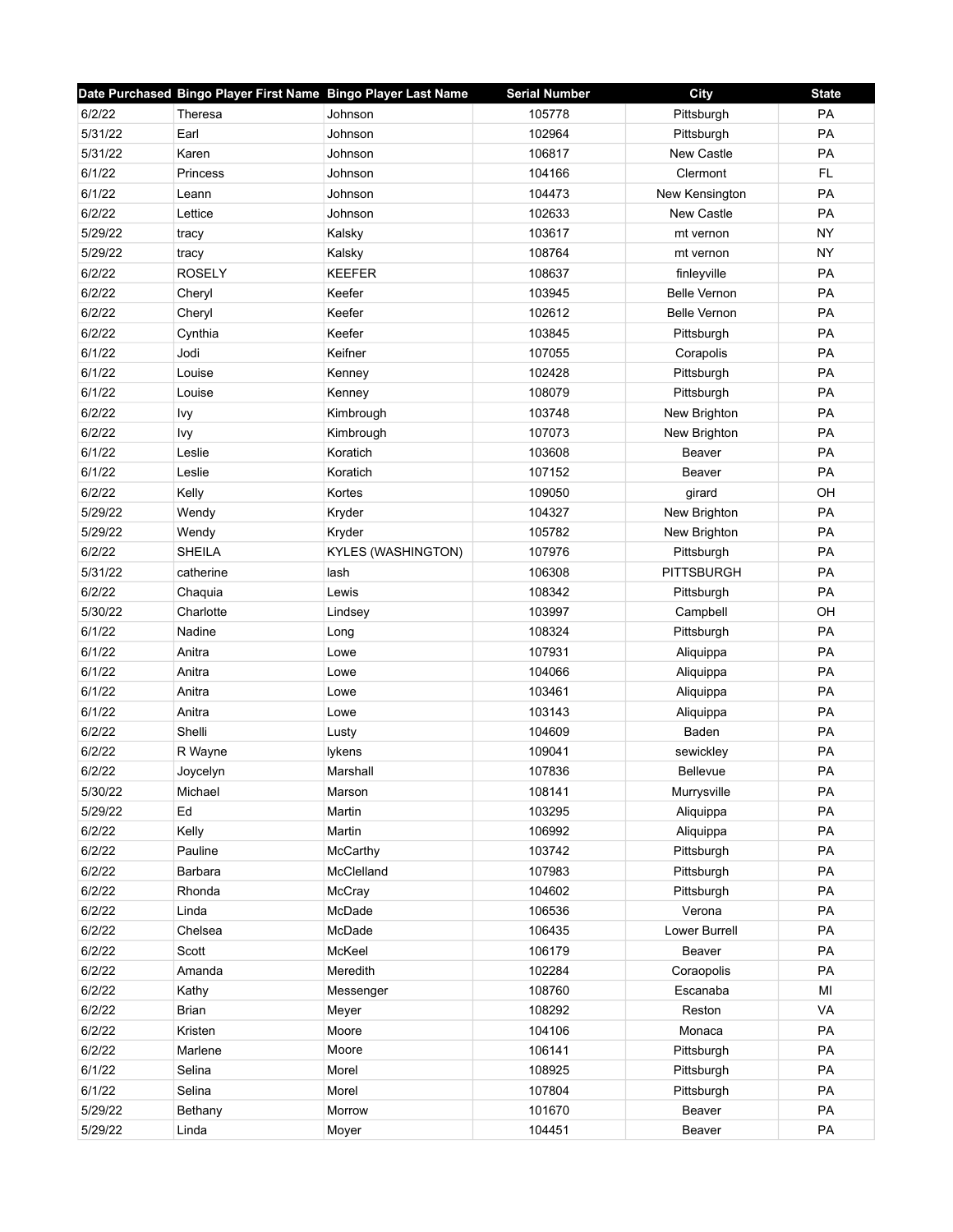|         | Date Purchased Bingo Player First Name Bingo Player Last Name |                | <b>Serial Number</b> | City                  | <b>State</b> |
|---------|---------------------------------------------------------------|----------------|----------------------|-----------------------|--------------|
| 6/2/22  | Colleen                                                       | Murray         | 103728               | McDonald              | PA           |
| 6/2/22  | Cheryl                                                        | <b>Myers</b>   | 107731               | Hookstown             | PA           |
| 6/2/22  | Cheryl                                                        | <b>Myers</b>   | 106122               | Hookstown             | PA           |
| 6/2/22  | Cheryl                                                        | <b>Myers</b>   | 102057               | Hookstown             | PA           |
| 6/1/22  | Susan                                                         | Myers          | 105773               | Monaca                | PA           |
| 6/2/22  | Valerie                                                       | Myers          | 107472               | Aliquippa             | PA           |
| 5/29/22 | Karin                                                         | Nadzam         | 106320               | Enon Valley           | PA           |
| 6/2/22  | Rose                                                          | <b>Nichols</b> | 105348               | <b>MONROEVILLE</b>    | PA           |
| 6/2/22  | Tonya                                                         | <b>Nichols</b> | 105443               | Munhall               | PA           |
| 6/2/22  | Vanita                                                        | Nizer          | 108339               | Midland               | PA           |
| 6/2/22  | Vanita                                                        | Nizer          | 105652               | Midland               | PA           |
| 6/2/22  | Venetia                                                       | Owens          | 103733               | New Castle            | PA           |
| 5/30/22 | Stephanie                                                     | Parisi         | 105741               | Monaca                | PA           |
| 5/29/22 | Shirley                                                       | Parson         | 102208               | East Liverpool        | OH           |
| 5/30/22 | Shirley                                                       | Parson         | 107750               | East liverpool        | OH           |
| 5/31/22 | Nichole                                                       | Patrick        | 105876               | Arnold                | PA           |
| 5/29/22 | Mary                                                          | Porter         | 108253               | Washington            | PA           |
| 6/2/22  | Rose                                                          | Pugliese       | 108813               | Verona PA             | PA           |
| 6/2/22  | Rose                                                          | Pugliese       | 103220               | Verona PA             | <b>PA</b>    |
| 6/1/22  | Lori                                                          | Purnell        | 105224               | Industry              | PA           |
| 6/2/22  | Lori                                                          | Purnell        | 103051               | Industry              | PA           |
| 6/2/22  | Mariann                                                       | Ray            | 108682               | Riverview             | PA           |
| 5/30/22 | Arletta                                                       | Redmond        | 106793               | Pittsburgh            | PA           |
| 6/2/22  | Tammy                                                         | Richard        | 109024               | Northampton           | PA           |
| 6/2/22  | Tammy                                                         | Richard        | 108513               | Northampton           | PA           |
| 6/2/22  | Julie                                                         | Richards       | 104546               | Beaver                | PA           |
| 5/31/22 | Tricia                                                        | Richardson     | 108961               | San Antonio           | <b>TX</b>    |
| 5/31/22 | Theresa                                                       | Riddle         | 104611               | Pittsburgh            | PA           |
| 6/1/22  | Tammi                                                         | Rishel         | 104383               | New Castle            | PA           |
| 6/2/22  | Jenn                                                          | RoBear         | 108767               | Pittsburgh            | <b>PA</b>    |
| 6/2/22  | Rayonna                                                       | Rogers         | 108454               | AKRON, OH             | OH           |
| 5/29/22 | sherry                                                        | rozier         | 102032               | youngstown            | OH           |
| 5/28/22 | Emily                                                         | Saffron        | 108025               | Baden                 | PA           |
| 6/2/22  | <b>HERKEISHA</b>                                              | Sails          | 101619               | <b>Bradock</b>        | PA           |
| 6/2/22  | Donna                                                         | Savanovich     | 107769               | <b>Beaver Falls</b>   | PA           |
| 5/29/22 | jennifer                                                      | Schaffer       | 108689               | New Castle            | PA           |
| 6/2/22  | Erin                                                          | Scheetz        | 107211               | Huntingdon            | PA           |
| 6/2/22  | Shelley                                                       | Schuler        | 107003               | Pittsburgh            | PA           |
| 6/2/22  | MaryJo                                                        | Schwarz        | 103784               | Beaver                | PA           |
| 6/2/22  | Deborah                                                       | Sedigas        | 108677               | Pittsburgh            | PA           |
| 6/2/22  | Donna                                                         | Sedigas        | 104732               | Pittsburgh            | PA           |
| 6/2/22  | Colleen                                                       | Seiler         | 108676               | Pittsburgh            | PA           |
| 6/2/22  | Kathy                                                         | Smith          | 105398               | <b>East Palestine</b> | OH           |
| 6/1/22  | Julia                                                         | Snead          | 102209               | Clairton              | PA           |
| 6/1/22  | Kenny                                                         | Solomon        | 107078               | Darlington            | PA           |
| 6/1/22  | Kenny                                                         | Solomon        | 105184               | Darlington            | PA           |
| 5/29/22 | Vanessa                                                       | Stamper        | 103639               | Wesley chapel         | <b>FL</b>    |
| 5/30/22 | Vanessa                                                       | Stamper        | 103376               | Wesley chapel         | <b>FL</b>    |
| 6/2/22  | Vanessa                                                       | Stamper        | 107990               | Wesley chapel         | <b>FL</b>    |
| 6/2/22  | Angela                                                        | StClair        | 104968               | Youngstown            | OH           |
| 6/2/22  | Venetia                                                       | Surratt        | 103967               | Mckeesport            | PA           |
| 6/2/22  | Noreen                                                        | Szumigalski    | 108196               | Pittsburgh            | PA           |
|         |                                                               |                |                      |                       |              |